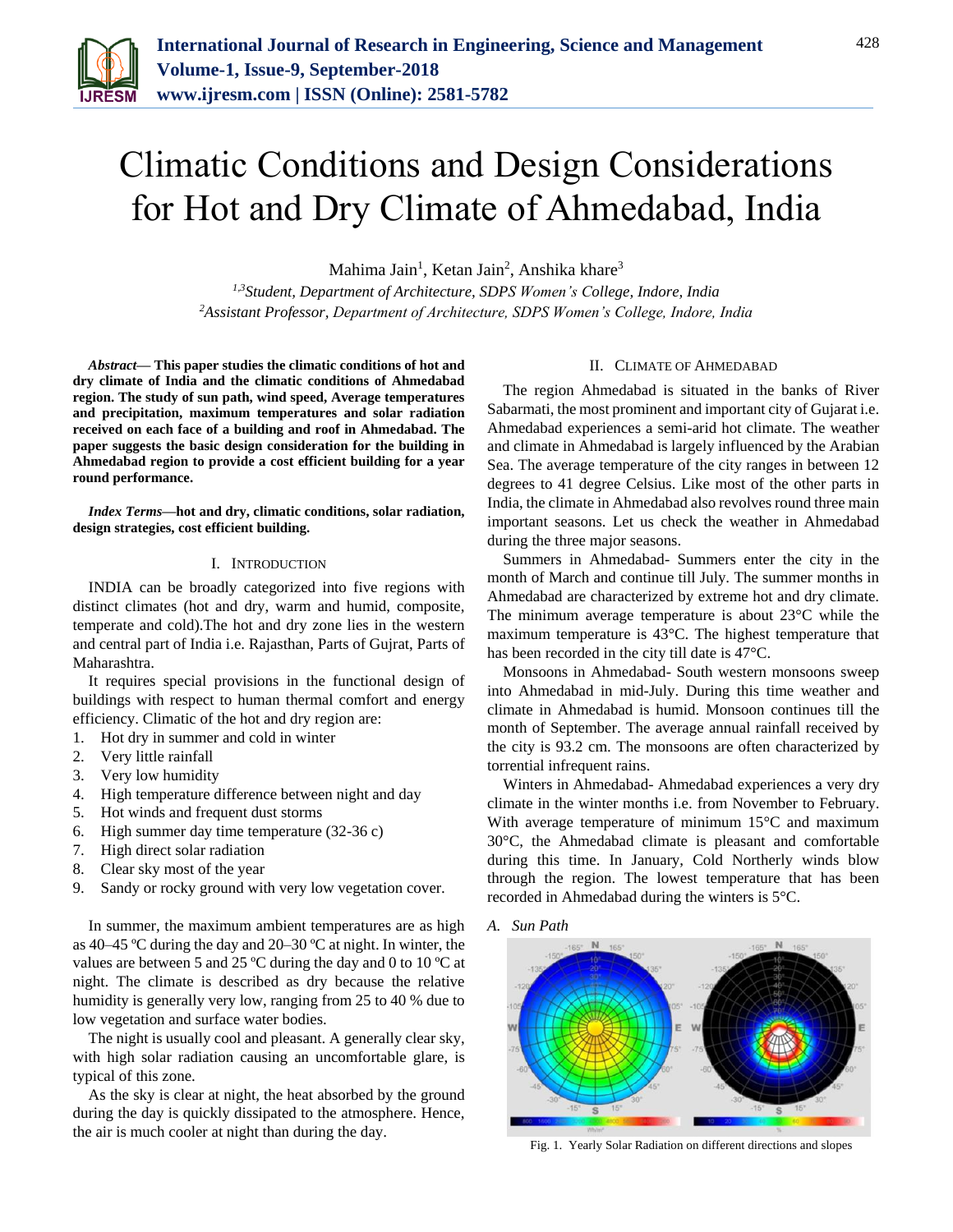

# **International Journal of Research in Engineering, Science and Management Volume-1, Issue-9, September-2018 www.ijresm.com | ISSN (Online): 2581-5782**

Left diagram shows the surfaces with maximum total solar energy whereas Right diagram shows Active Strategy Analysis (surfaces with maximum performance through all months of the year).



The diagram for Ahmedabad shows the days per month, during which the wind reaches a certain speed. An interesting example is the Tibetan Plateau, where the monsoon creates steady strong winds from December to April, and calm winds from June to October.

Wind speed units can be changed in the preferences (top right).

*C. Average Temperature and Precipitation*



Fig. 3. Average temperature and precipitation

The "mean daily maximum" (solid red line) shows the maximum temperature of an average day for every month for Ahmedabad. Likewise, "mean daily minimum" (solid blue line) shows the average minimum temperature. Hot days and cold nights (dashed red and blue lines) show the average of the hottest day and coldest night of each month of the last 30 years. For vacation planning, you can expect the mean temperatures, and be prepared for hotter and colder days. Wind speeds are not displayed per default, but can be enabled at the bottom of the graph.

#### *D. Maximum Temperature*

The maximum temperature diagram for Ahmedabad displays how many days per month reach certain temperatures. Dubai, one of the hottest cities on earth, has almost none days below 40°C in July. You can also see the cold winters in Moscow with a few days that do not even reach -10°C as daily maximum.



*E. Cloudy, Sunny, and Precipitation Days*



The precipitation diagram for Ahmedabad shows on how many days per month, certain precipitation amounts are reached. In tropical and monsoon climates, the amounts may be underestimated.

#### *F. Precipitation Amount*



The graph shows the monthly number of sunny, partly cloudy, overcast and precipitation days. Days with less than 20% cloud cover are considered as sunny, with 20-80% cloud cover as partly cloudy and with more than 80% as overcast.

## III. DESIGN CONSIDERATION FOR HOT AND DRY CLIMATE OF AHMEDABAD

## *A. Landscaping*

Landscaping is an important element in altering the microclimate of a place. Proper landscaping reduced direct sun from striking and heating up building surfaces. It is the best way to provide a buffer for heat, sun, noise, traffic, and airflow or for diverting airflow or exchanging heat in a solar-passive design.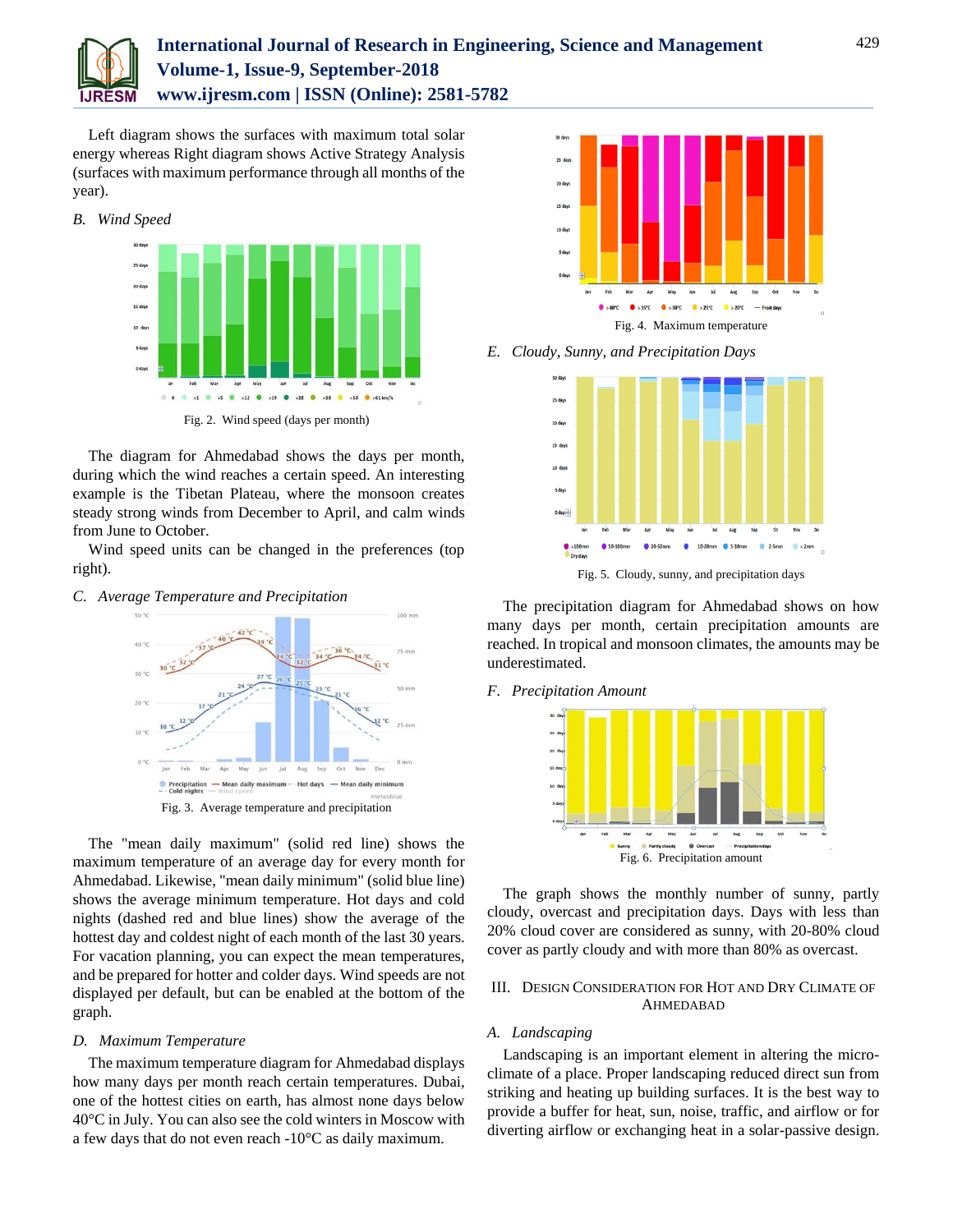

It prevents reflected light carrying heat into a building from the ground or other surfaces.



Fig. 7. Landscaping

Deciduous trees provide shade in summers and sunlight in winters; hence, planting such trees on the west and southwestern side of the building is a natural solar passive strategy. On the other hand, evergreen trees on the north and north-west of the building provide shade round the year. The use of dense trees and shrub plantings on the west and southwest sides of a building will block the summer setting sun.



Fig. 8. Natural cooling

Natural cooling without air-conditioning can be enhanced by locating trees to channel southeasterly summer breezes in tropical climates like India. Cooling breezes will be able to pass through the trunks of trees placed for shading. Shade can also be created by using a combination of landscape features, such as shrubs and vines on arbours or trellises. Place trees approximately half the width of the tree's canopy from the building and spaced at 1/4th to 1/3rd the canopy width. This parameter should also be considered for good daylight integration inside the built spaces.

#### *B. Building Form*

Building form can affect solar access and wind exposure as well as the rate of heat loss or heat gain through the external envelope. The volume of space inside a building that needs to be heated or cooled and its relationship with the area of the envelope enclosing the volume affect the thermal performance of the building. Building form can affect solar access and wind exposure as well as the rate of heat loss or heat gain through the external envelope. The general design objectives are –



Compactness- The building form also determines the air flow pattern around the building directly affecting its ventilation. The compactness of the building is measured using the ratio of surface area to volume (S/V). The depth of a building also

determines the requirement for artificial lighting. The greater the depth, higher is the need for artificial lighting. The circular geometry has the lowest S/V ratio thus the conduction gains from the building envelope as well as solar gains from windows are least, in circular geometry in comparison to other building geometries which is most energy efficient in hot & dry climate.

Sheltering or self-shading- Built form, which is designed such that it is self-shaded through massing or articulation results in sheltered built forms, and cuts off a large amount of direct solar radiation. In hot & dry climate, the envelope should be designed so that it remains shaded for the greater part of the day; the external walls should be so planned that they shade each other.

#### *C. Water Bodies*

Water is a good modifier of micro-climate. It takes up large amount of heat in evaporation and causes significant cooling.. It possesses very high thermal storage capacity much higher than the building materials like Brick, concrete, stone. Large bodies of water in the form of lake, river, and fountain generally have a moderating effect on the temperature of the surrounding area due to the higher thermal storage capacity of water compared to land and cause variations in airflow. During the day the air is hotter over the land and rises, drawing cooler air in from the water mass resulting in land breezes. During the night as the land mass cools quicker, the airflow will be reversed. Water evaporation has a cooling effect in the surroundings.

#### *D. Orientation*

Orient the buildings with the long axes in the east-west direction so that the longest walls face north and south, and only the short wall face east and west.



Fig. 9. Orientation

TABLE I AVERAGE SOLAR RADIATION

| Average Solar radiation Intensity on various facades of a building in hot & dry climate (<br>Ahmedabad city) |                                                                     |                                |  |
|--------------------------------------------------------------------------------------------------------------|---------------------------------------------------------------------|--------------------------------|--|
| <b>Facade Orientation</b>                                                                                    | Solar Radiation Intensity   Month of maximum<br>(W/m <sup>2</sup> ) | solar<br>intensity             |  |
| North Facino                                                                                                 | 80                                                                  | May (in morning hrs). June (in |  |

| North Facing | 80  | May (in morning hrs), June (in |
|--------------|-----|--------------------------------|
|              |     | evening hours)                 |
| South Facing | 600 | December, January (winters)    |
| East Facing  | 600 | March                          |
| West Facing  | 500 | March                          |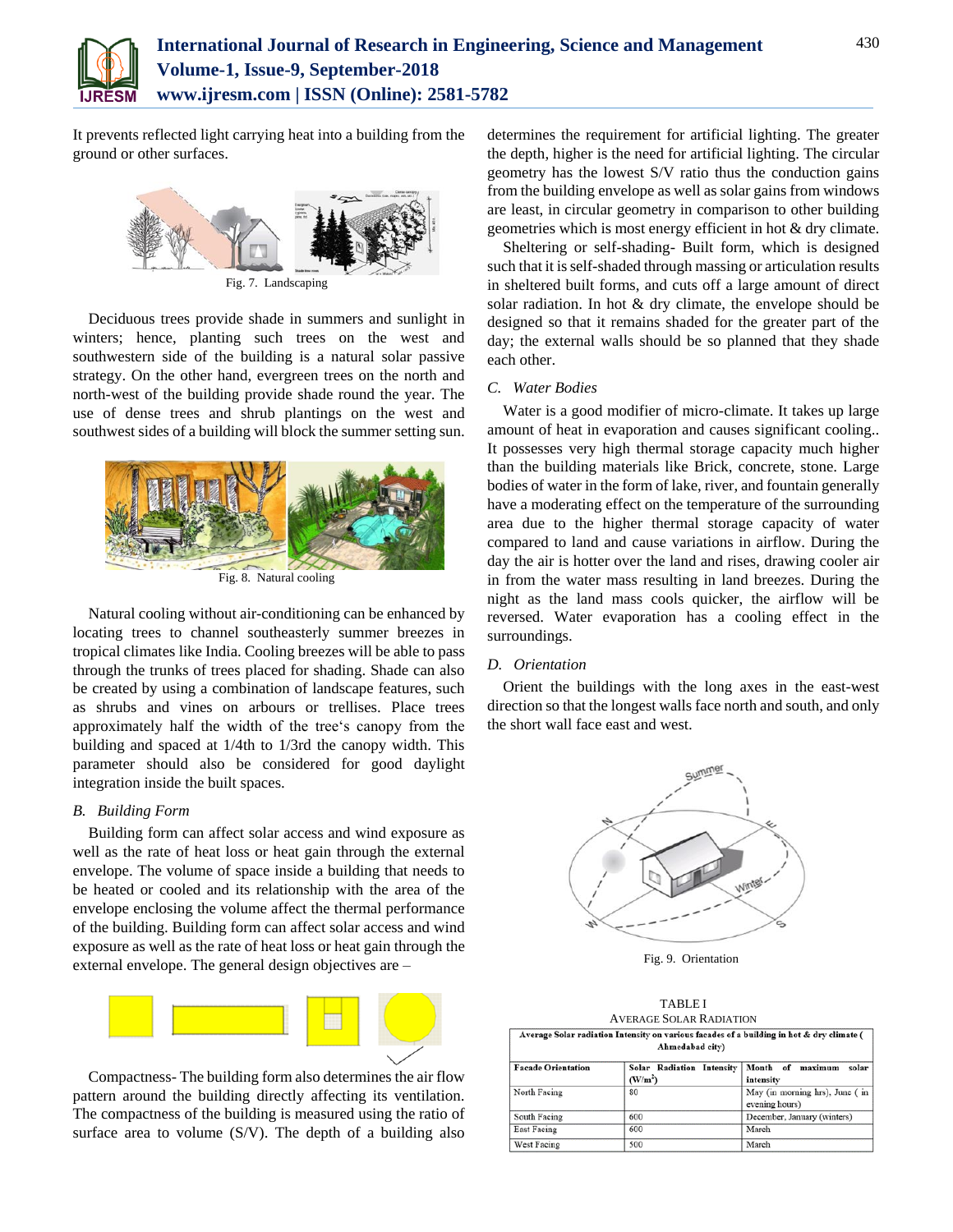

Examples of average Solar Radiation received on various facades in hot & dry climate zone of Ahmedabad City.

South orientation receives maximum solar radiation during winters which is preferable. East and West receive maximum solar radiation during summer. West is a crucial orientation because high intensity of solar radiation is received during summers, when the internal gains are also at its peak. Thus, designers need to be very careful while designing West facade and spaces behind West facade. Orientation also plays an important role with respect to wind direction. At building level, orientation affects the heat gain through building envelope and thus the cooling demand, orientation may affect the daylight factor depending upon the surrounding built forms, and finally the depending upon the windward and leeward orientation fenestration could be designed to integrate natural ventilation.

#### *E. Shaded Envelop*

#### *1) Roof*

All the elements of a building are vulnerable to heat gains. Proper shading is therefore a very important aspect in building design. It is observed using software simulations that, shading of roof, walls and windows have considerable potential in reducing the cooling energy consumption. This section explains the technical details and advantages of shaded envelope (Roof, Walls and Windows).



Fig. 10. Roof

*Shading roof:* Shading of roof through design features like pergolas or solar photovoltaic panels helps in reducing the incident direct solar radiation on the roof surface. This in turn helps to reduce the air temperature of the roof and conduction gains in the space below. It is observed using software simulations that shading of roof has equal potential in reducing the cooling energy consumption to that of an insulated roof.

*Cool roof:* Along with shading of roof, solar passive design also recommends cool roof. Cool roofs are roofs covered with a reflective coating that has high emissivity property which is very effective in reflecting the sun's energy away from the roof surface. This quality greatly helps in reducing the cooling load that needs to be met by the HVAC system. Combination of insulated roof with cool roof has high saving energy potential.

#### *2) Window*

External shading is the most effective ways of shading, as it cuts off direct sunlight during summer and allows winter sunlight to enter inside the space. However, in cloudy weather

or if not designed properly, these can reduce daylight availability inside the space. For such cases, external moving shading devices are preferred.



Fig. 11. Window

External shading devices should be designed according to the orientation of façade. For instance on North orientation minimum or no shading is required. On South orientation external shades should be designed after studying the sun path. Shading devices on South orientation could be permanent in nature, as most part of the day, Sun remains in South orientation. It is preferable to design movable external shading devices on East and West facades, so that the shades could be removed after sun faces opposite orientation.

#### *3) Wall*

Shading walls from direct sun can be one of the simplest and most effective ways of reducing the heat load on a building. Clever use of shade can dramatically improve the comfort conditions inside and reduce reliance on expensive air conditioning systems. As in the hot & dry climate, the East and West facades receive maximum solar intensity especially in summers, shading the East and West facades is a challenge. As eastern and western walls heat significantly in summers, Overhangs may not be enough. The entire east and west walls have to be shaded to protect from the strong summer solar intensity.

#### IV. CONCLUSION

The purpose of the current study was to determine the features of hot and dry climate in India and the climatic conditions of Ahmedabad region.

The study focused on the design consideration for hot and dry climate of Ahmedabad and the better strategies for planning of a year round building. The solar passive technologies can increase the efficiency of the building and reduces the cost of the project by avoiding the use of costly technologies for cooling purpose.

The proper location and choice of trees and water bodies in landscaping protects the building from direct solar radiation whereas orientation of the building with the long axes in the east-west will help in providing less sun radiation in the building. The shading provided for roof, window, and walls helps to prevent direct sun.